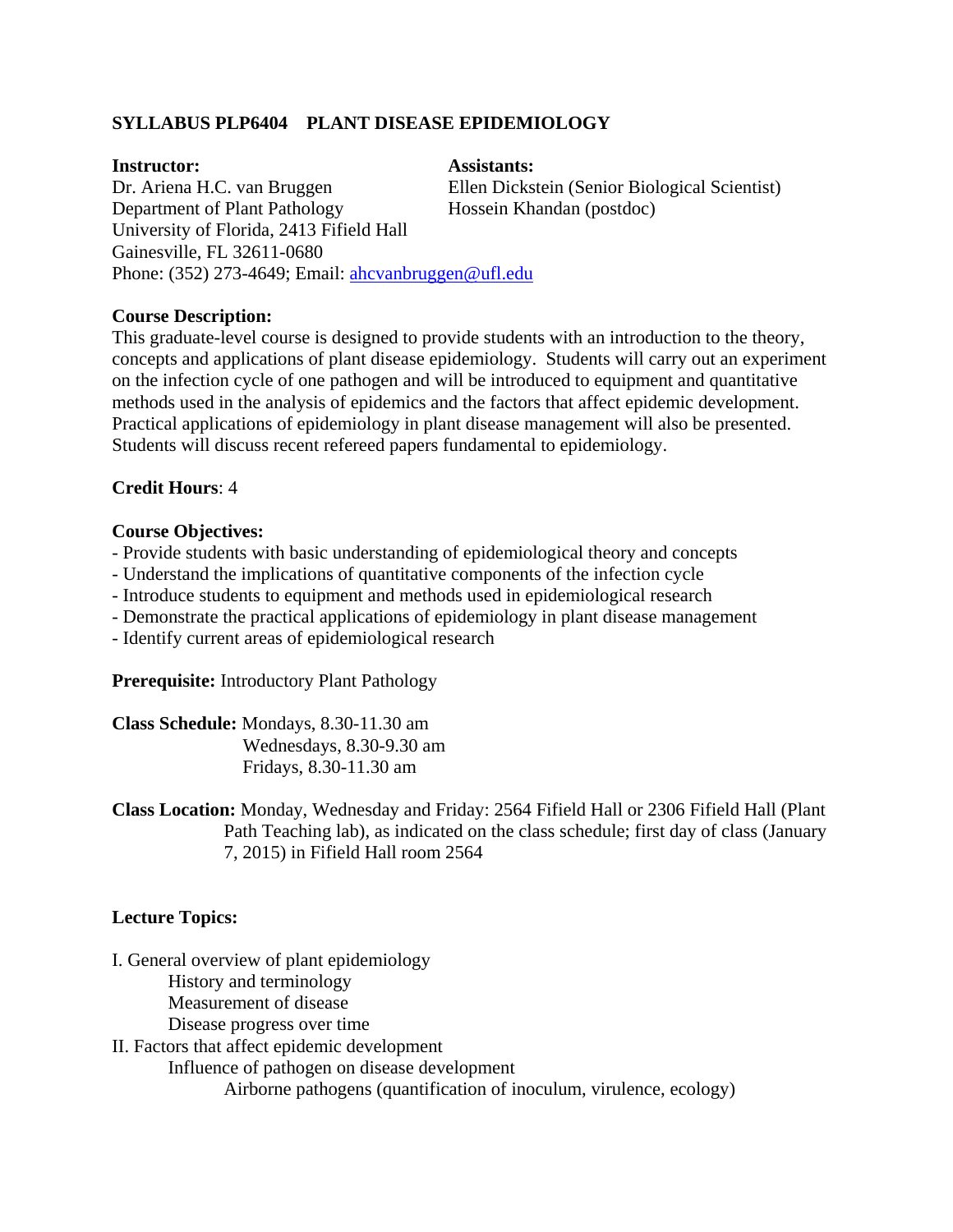Seed- and soil-borne pathogens Vector-borne pathogens Influence of host plant on disease development Plant growth Host resistance Influence of environment on disease development Moisture, temperature, wind, radiation, chemical environment Meteorological variables and their measurement III. Basic concepts in plant disease epidemiology Disease progress in time Simple models Model fitting, model comparison Comparison of epidemics Complex models Advanced topics Analysis of plant disease epidemics using SAS Disease progress in space Dispersal gradients, long-range transport Spatial patterns of disease and inoculum Spatial variability, sampling, interplot interference IV. Modeling of plant disease Intro to modeling, relational diagrams Modeling of vector-borne diseases Modeling of a disease cycle Modeling of population dynamics in the rhizosphere V. Epidemiology and disease management Epidemiological strategies for disease management Reducing initial inoculum Reducing the rate of epidemic development Reducing the duration of epidemic development Crop loss assessment Components of crop loss Assessment techniques Modeling crop loss Disease forecasting, advisories, risk indices Decision aids for disease management Examples of forecasting models Example of a risk model Risk analysis and management of enteric pathogens associated with plants **Lab, greenhouse, field and computer exercises:** 

# I. Disease assessment on the computer and in the field